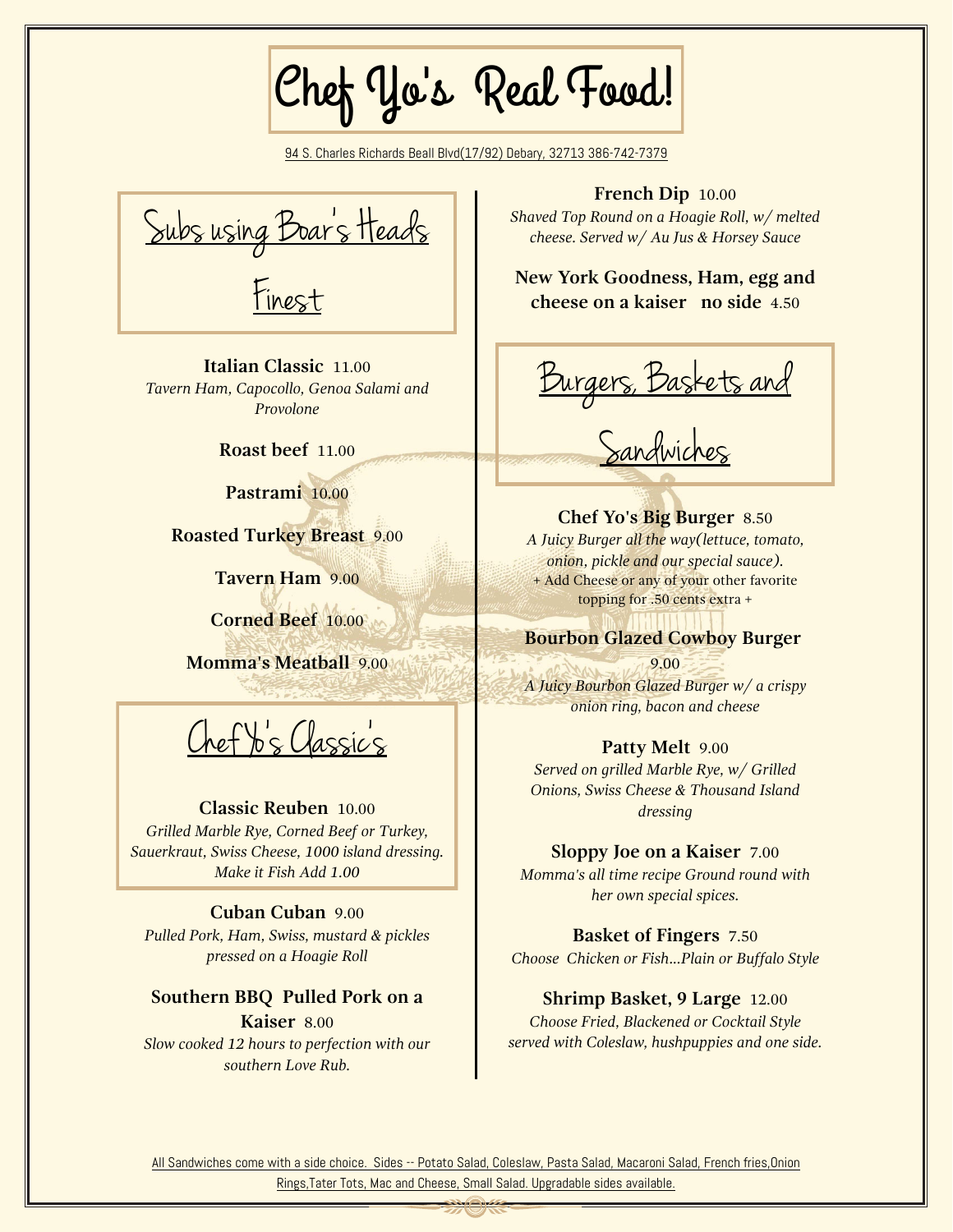#### **Mile High Club** 10.00

*Roasted Turkey, Ham, Bacon, Swiss and American cheese with lettuce, tomato and mayo. Grilled on your choice of bread.*

## **Fish Sandwich** 9.00

*Blackened, Grilled or Fried with lettuce, tomato & tarter on a grilled hoagie.*

**Tuna Melt** 7.00 *Tuna & Swiss grilled to perfection on Marble Rye*

### **Classic Chicken** 8.00

*Choice of grilled or crispy served with lettuce, tomato and mayo on a kaiser.*

#### **Po'Boy Shrimp, Fish or Fried Oysters**

9.00 *With Lettuce, Tomato and Special Sauce, served on a grilled hoagie.*

### **Chef Yo's Kickin' Chicken** 9.00.

*Grilled or Fried w/ Kickin' Sauce, Bacon, Swiss, Lettuce & Tomato on a grilled kaiser.*

### **Chicken, Egg, Tuna or Turkey Salad**

7.00 *Served with lettuce, tomato on your choice of bread or wrap.*

#### **Lobster Roll** 12.00

*Tender lobster with tomato, shredded lettuce and our special sauce served on a grilled hoagie.*

#### **Grilled Cheese** 6.00

*Your choice of cheese and bread. Add Bacon or Ham 1.00, Tomato .50*

#### **Turkey Bacon Cheddar Melt** 9.00

*Roasted Turkey ,Cheddar Cheese and Honey Mustard Grilled to Perfection on choice of bread.*

#### **BLT** 7.00

*Bacon, Lettuce, Tomato and Mayo, grilled on your choice of bread.*

Fresh Salads

#### **Chef Salad** 9.00

*Topped with Ham, Turkey, Swiss, American,Tomato, Cucumber, Onion and boiled Egg*

#### **Caesar Salad** 7.00

*Romaine Lettuce with Fresh Parm Topped with Fresh Croutons tossed in our house ceasar dressing. Add Chicken 2.00, Shrimp 3.00*

#### **2 Scoop Cold Salad** 10.00

*Choice of 2 Chicken, Egg, Krab or Turkey,Tuna Salad on a Bed Baby Spring Mix Lettuce*

#### **House Garden Salad** 7.00

 *Mix Baby Mixed Greens,topped with Egg,Tomatoes, Cheese, Cucumber, Carrot Shreds, House Dressing Add chicken 2.00, shrimp 3.00*



**Mamma's Meatloaf** 11.00 *She knows you'll love it, everybody does. Served with gravy, mashed and one side.*

## **Chicken and Homemade Dumplings**

\$10.00

*Slow roasted Chicken w/carrots & celery in creamy chicken gravy topped w/dumplings. Served w/a side salad.*

## **Good Ole' Hand Battered Southern Fried Chicken** 7

*2 piece meal comes with choice of 2 sides. Add 1 for all white. Family meals available.*

All Sandwiches come with a side choice. Sides -- Potato Salad, Coleslaw, Pasta Salad, Macaroni Salad, French fries, Onion Rings,Tater Tots, Mac and Cheese, Small Salad. Upgradable sides available.